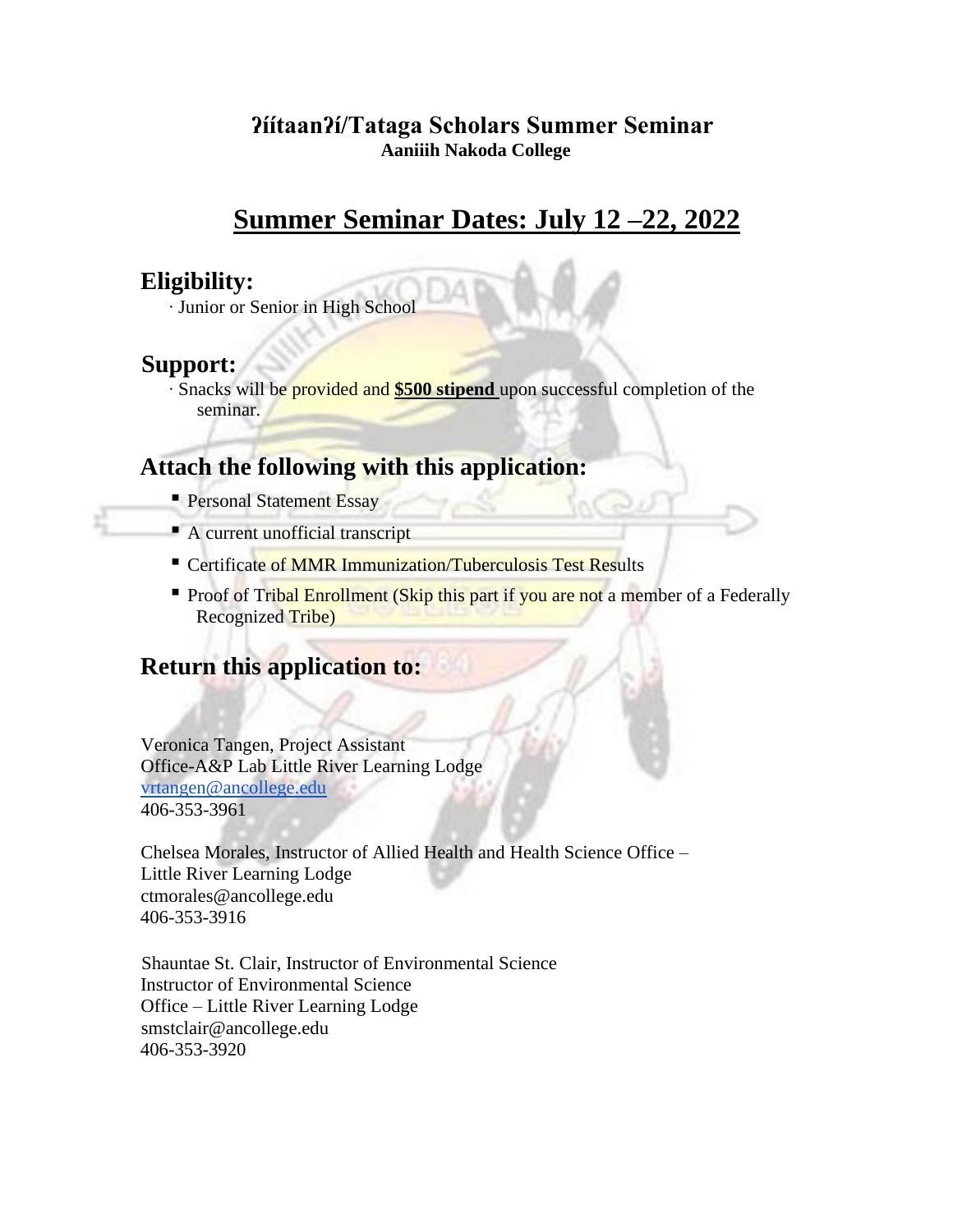**Application Due: April 29, 2022 by 5pm** 

**ʔíítaanʔí/Tataga Scholars Summer Seminar Aaniiih Nakoda College** 

| <b>Personal Information:</b>                                                                                                                    |               |                   |
|-------------------------------------------------------------------------------------------------------------------------------------------------|---------------|-------------------|
| Applicant's Name:                                                                                                                               |               |                   |
| HNAKOD<br>Physical Address:                                                                                                                     |               |                   |
| City: State: $\angle$ Zip:                                                                                                                      |               |                   |
| Home/Cell Phone Number:<br>Message Phone:                                                                                                       |               | E-mail Address:   |
|                                                                                                                                                 |               | Date of Birth Age |
| Are you a member of a Federally Recognized Tribe: _____ Yes ____ No If yes, Name                                                                |               |                   |
| of Tribe?:                                                                                                                                      |               |                   |
| Will you have transportation to get to & from ANC?: _____ Yes _____ No                                                                          |               |                   |
| <b>Emergency Contact:</b> Person who can be notified in the case of an emergency and parents,<br>guardians, or next of kin cannot be contacted. |               |                   |
| Name:                                                                                                                                           | Phone Number: | Physical          |
|                                                                                                                                                 |               |                   |
| <b>Education:</b>                                                                                                                               |               |                   |

| <b>High School Name</b> | <b>Graduation Date</b> | <b>High School City/State</b> |
|-------------------------|------------------------|-------------------------------|
|                         |                        |                               |

If you have taken dual credit at a college, please indicate:

| <b>College Name</b> | Course | Semester/Year (Fall,<br><b>Spring, or Summer)</b> |
|---------------------|--------|---------------------------------------------------|
|                     |        |                                                   |
|                     |        |                                                   |